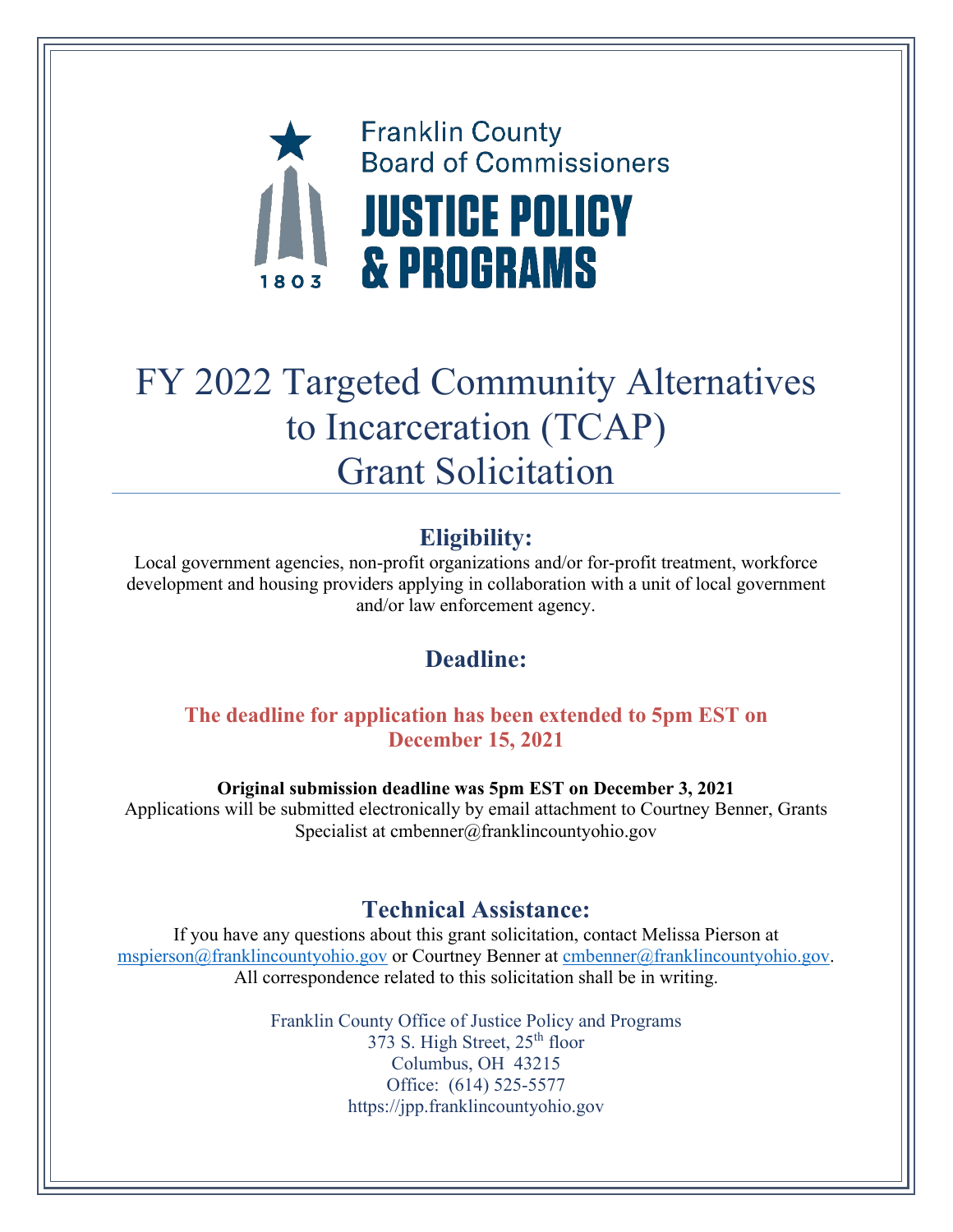#### **TARGETED COMMUNITY ALTERNATIVES TO PRISON (TCAP) GRANT APPLICATION SOLICITATION**

The Ohio Department of Rehabilitation and Correction established the Targeted Community Alternatives to Prison (TCAP) program to reduce the number of persons convicted of nonviolent, non-sex related fifth degree felony offenses committed to state penal institutions and/or detained in and/or committed to local corrections agencies. Pursuant to authority in Sections 2929.34 and 5149.38 of the Ohio Revised Code, **TCAP funding will support initiatives designed to offer community-based services for individuals diverted from the prison system and/or at high risk for future criminal justice involvement.**

By authority of the Franklin County Commissioners and in agreement with the Franklin County Common Pleas Court and Franklin County Sheriff's Office, a portion of TCAP funding is administered through the Office of Justice Policy & Programs.

#### **INTRODUCTION**

The Franklin County Office of Justice Policy and Programs (OJPP) is seeking applications for the Targeted Community Alternatives to Prison (TCAP). This grant opportunity furthers the Agency's mission by assisting criminal justice efforts to reduce the over-incarceration of nonviolent, non-sex related felony offenses while improving the functioning of the criminal justice system, specifically through support for innovative and evidence-based practices, more effective information sharing, and multi-agency collaboration.

The TCAP grant provides services and programming for at-risk individuals residing in persistently distressed neighborhoods facing significant drug and violent crime challenges, with an emphasis on addressing social determinants of health and inequitable access to quality social services.

# **ELIGIBILITY**

The following entities are eligible to apply:

- Units of local government
- Non-profit organizations
- For-profit organizations in collaboration with a unit of local government and/or law enforcement agency. Eligibility for for-profit organizations is limited to treatment providers, workforce development and/or housing providers.

A unit of local government may contract or make subawards to one or more neighborhood or community-based organization.

Applicants must have a Dun & Bradstreet D-U-N-S number, which is used to establish a business credit file. Please go to<http://www.dnb.com/duns-number.html> for additional information.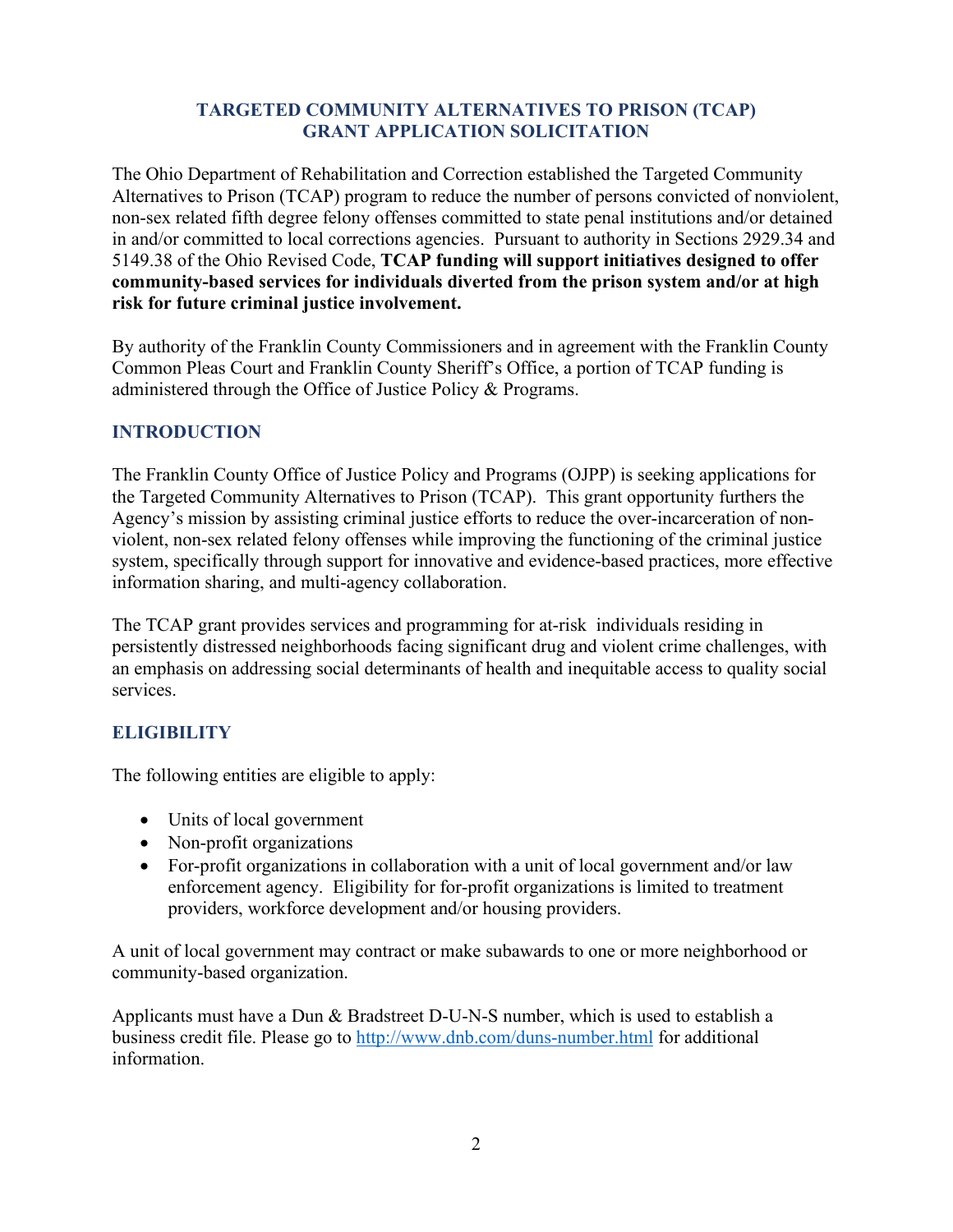#### **AWARD AMOUNTS**

OJPP anticipates awarding between 7 and 10 awards, with amounts ranging between \$25,000 and \$100,000. Applicants may submit no more than one application.

#### **PROJECT PERIOD**

- Existing/Continuation Applicants: Extension of current award through December 31, 2022.
- New Applicants: January 1, 2022 through December 31, 2022 (12 month). Funding will be prorated if the start date is delayed.

#### **COST SHARING OR MATCHING REQUIREMENT**

This solicitation does not require a match.

#### **PROGRAM SPECIFIC INFORMATION**

The successful application will have **at least one or more of the following goals** identified:

- 1. Reduce recidivism and implement effective reentry efforts through comprehensive and collaborative strategies focused on successfully reintegrating medium and high-risk offenders back into the community.
- 2. Reduce illicit drug use and overdose fatality rates of justice involved individuals by enhancing treatment and intervention efforts along with harm reduction education.
- 3. Reduce all levels of crime by addressing the social determinants of health of justice involved individuals including housing instability, workforce development, economic stability, transportation, behavioral health, and medical care.

#### **GRANT CRITERIA**

All applications should have the following components built into the program design:

- The project includes evidence-based practices and/or is considered a best practice in the field.
- The project supports individuals that are justice involved. Implementing agency must utilize a validated risk instrument.
- The program must have the ability to monitor and track current and future justice involvement of program recipients.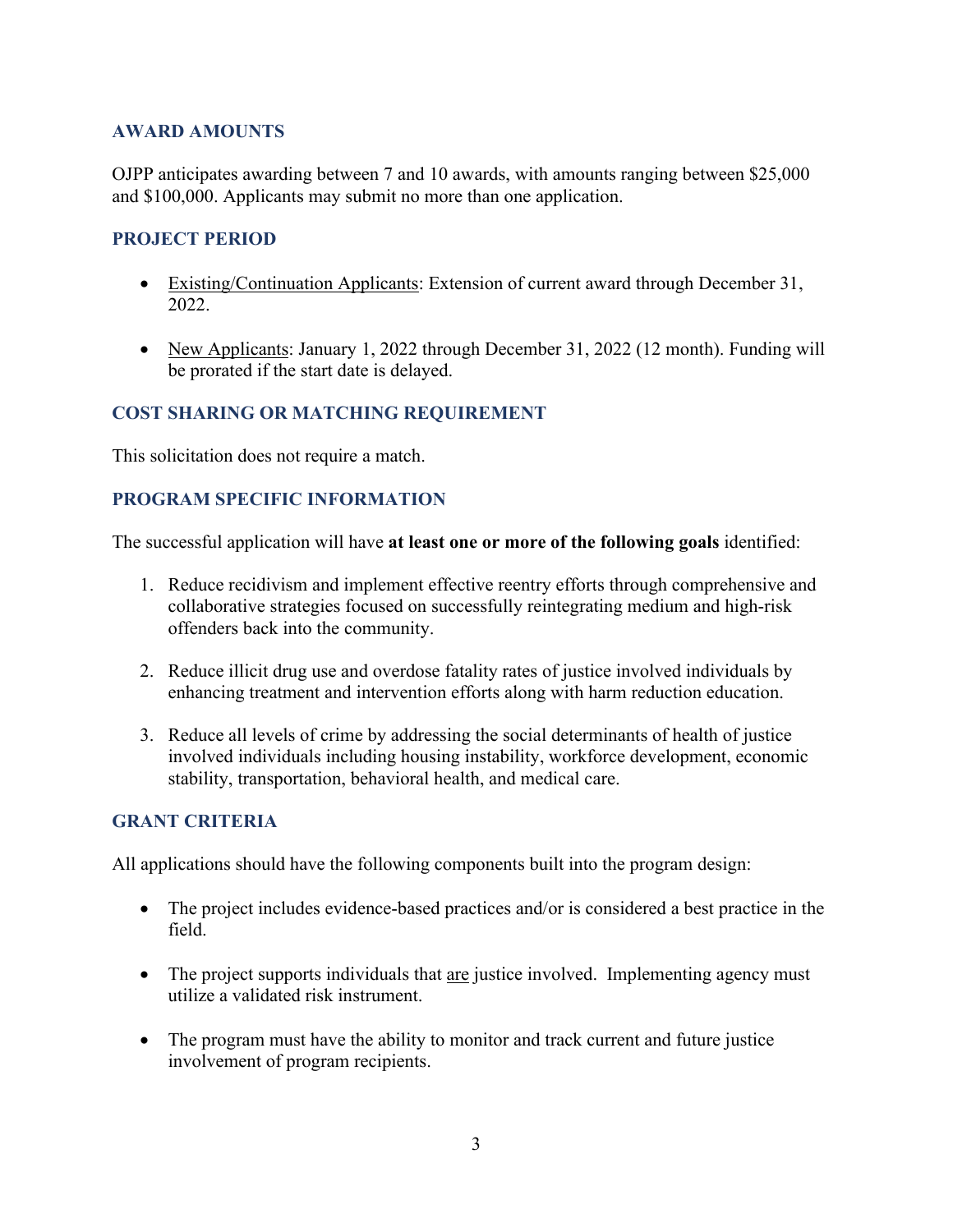- Project development and implementation must include clear goals, objectives, and performance measures.
- The program model supports outreach and services to an underserved population and includes culturally competent and trauma-informed responses.

# **ALLOWABLE COSTS**

**TCAP funding may not be available in future years**; therefore, when requests are made to fund personnel or other ongoing activities or costs, applicants are strongly encouraged to identify future potential funding sources in the *Sustainability Plan* section of the application. Applicants should have a sustainability plan to ensure the program is ongoing beyond this funding availability.

Eligible expenses include personnel, employee related expenses, overtime, travel, supplies, and costs related to contractual or consulting services. Stipends for participant involvement may be built into the program model if strongly justified and a plan for monitoring costs is included. Equipment associated with project activities may be awarded on a limited basis if funding is available. Priority funding will be given to budgets that support direct services and minimize overhead related costs.

Indirect costs may be charged; however, is limited to 10% of the modified total direct costs (MTDC). Modified total direct costs equal the sum of personnel and fringe expenses, travel, supplies, other costs and up to \$25,000 for each sub-award, consultant and/or contract for services. When calculating the MTDC, exclude equipment, stipends, subsistence allowances, and facility rental costs.

# **EXISTING TCAP RECIPIENTS OF FUNDING**

Existing sub-recipients of TCAP funding are eligible to apply through this solicitation and shall submit a proposal and corresponding budget that supports program activities through December 31, 2022. For example, if an agency has an existing TCAP award supporting services through March 30, 2022, the Agency may submit an application for funding under this solicitation for the period April 1, 2022 through December 31, 2022.

#### **NEW TCAP APPLICANTS**

New applicants are invited to apply through this solicitation and should indicate a program model and budget that operates for the period January 1, 2022 through December 31, 2022.

# **INFORMATION SPECIFIC TO FOR-PROFIT ORGANIZATIONS**

For-profit organizations eligible to apply for funding through this solicitation are limited to existing TCAP recipients, treatment providers, workforce development programs, and housing partners. In order to apply for TCAP funding, a for-profit organization must apply in collaboration with a unit of local government and/or a law enforcement agency. To meet this criteria, a letter submitted on behalf of the unit of government and/or law enforcement agency must accompany the application indicating support of the proposed program and the role of the governmental unit in implementation and oversight of the program.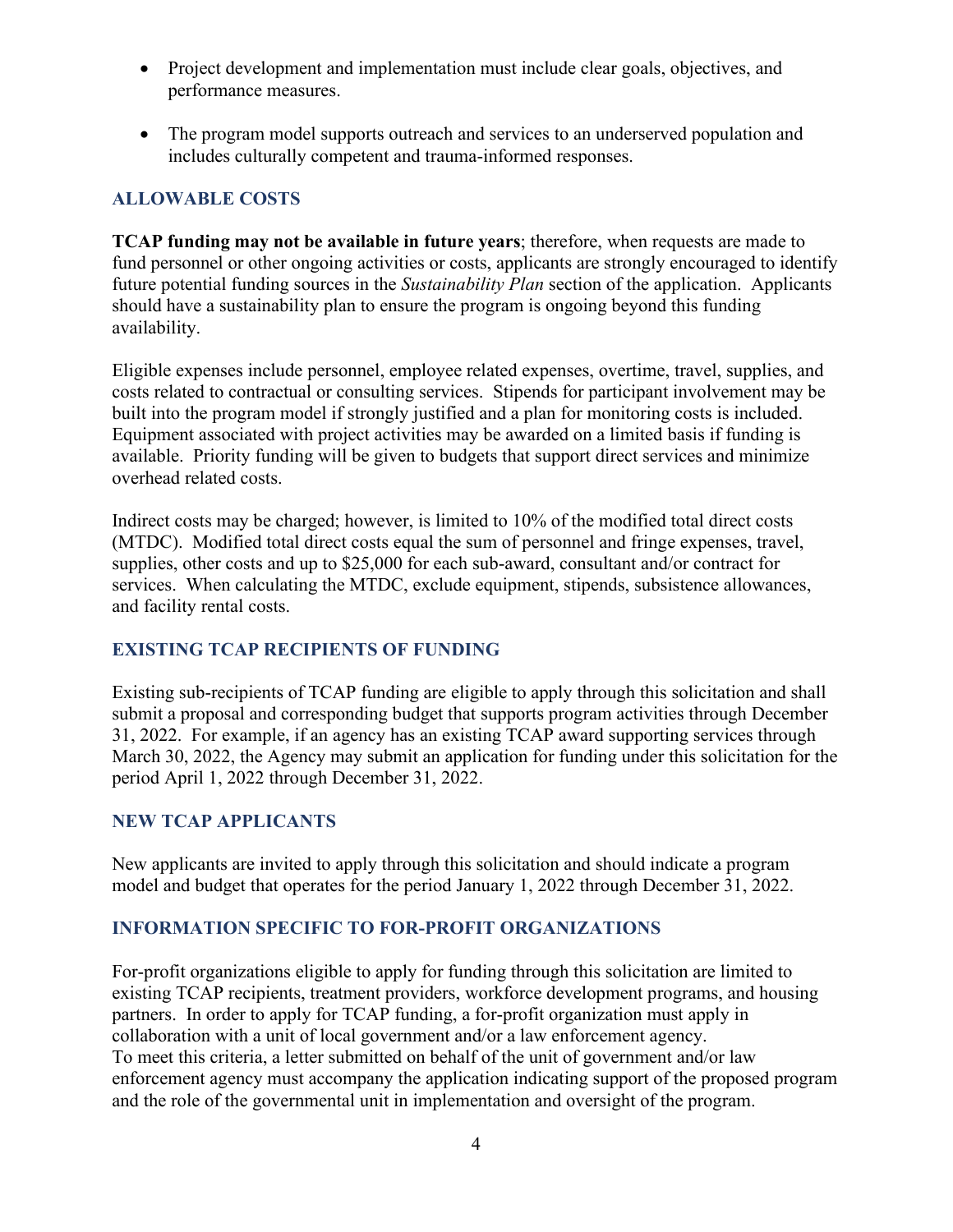Where for-profit organizations are eligible and able to charge private and/or third party insurance programs, the expectation is that TCAP funding will be used as a last resort. Expenses able to be charged to private and/or third party insurance programs should not be charged to the TCAP grant.

#### **APPLICATION SUBMISSION**

Applications will be submitted electronically by email attachment to Courtney Benner at [cmbenner@franklincountyohio.gov](mailto:cmbenner@franklincountyohio.gov) . The deadline for submission is **5:00 PM EST on December 15, 2021**. **(original deadline was indicated as December 3, 2021)** Late applications will not be reviewed or considered for funding. Failure to follow the specified requirements will also result in the application not being reviewed for funding.

Submission emails should include the following attachments:

- 1. Title Page
- 2. Narrative Proposal
- 3. Letters of Support
- 4. Budget with Narrative

#### **TECHNICAL ASSISTANCE**

For technical assistance on any part of the TCAP application, please contact Melissa Pierson by e-mail at [mspierson@franklincountyohio.gov](mailto:mspierson@franklincountyohio.gov) or Courtney Benner by email at [cmbenner@franklincountyohio.gov.](mailto:cmbenner@franklincountyohio.gov) All correspondences related to this solicitation shall be in writing.

### **APPLICATION CHECKLIST**

All components within each section of the RFP must be addressed and clearly described. Use the following checklist to ensure all required components are addressed. Read the entire 2022 TCAP RFP before completing and submitting proposals.

 $\Box$  Title Page

Narrative Proposal

- *Project Summary*
- *Problem Statement*
- *Program Description*
- *Collaborative Efforts*
	- o *Letters of support must be on each collaborative partner's letterhead and attached separate from the Narrative Proposal. The letters must describe each partners role and demonstrate commitment to the proposed project.*
- *Outcome Measures*
- *Sustainability Plan*
- $\Box$  Budget with Narrative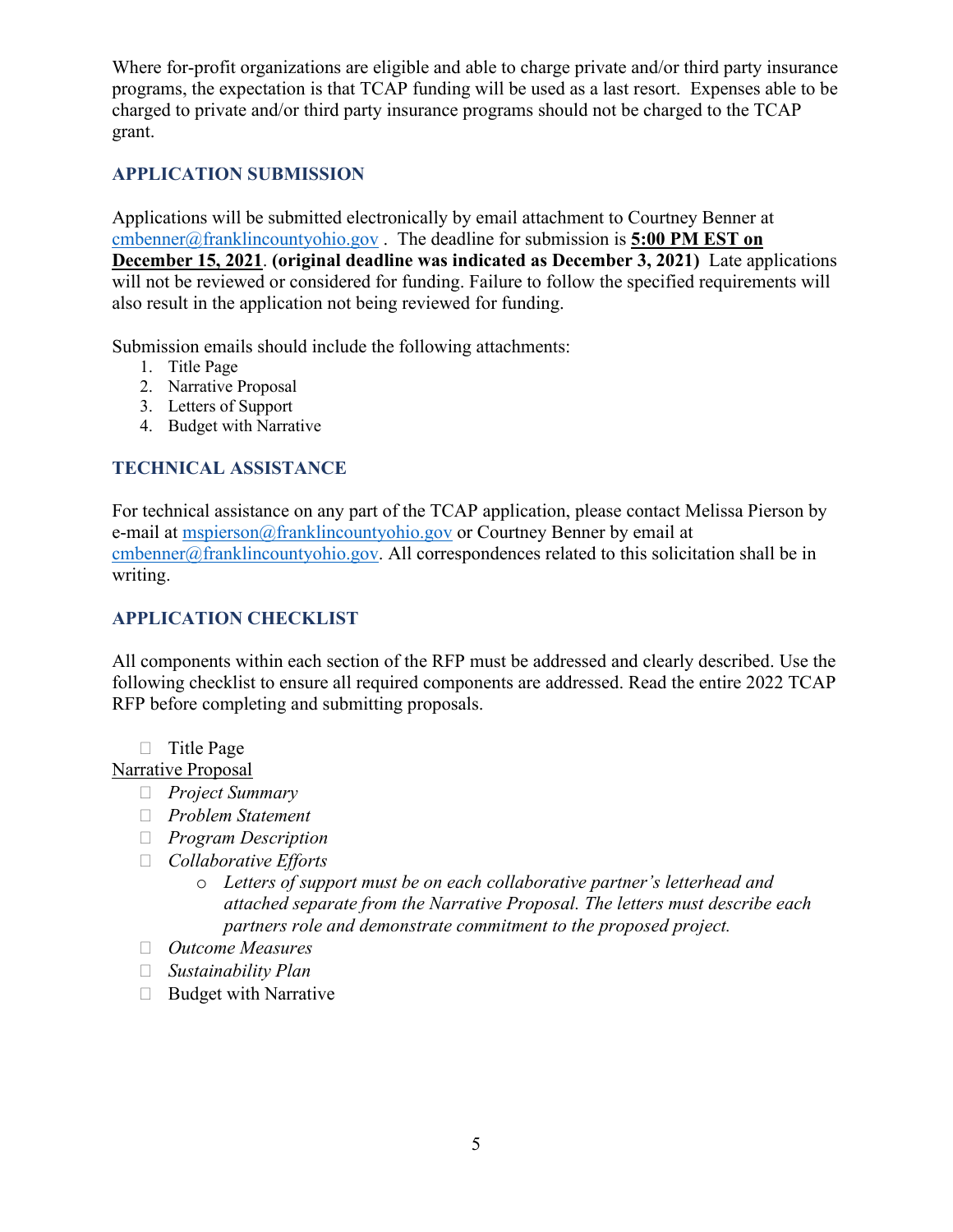# **APPLICATION CRITERIA AND FORMATTING**

For this solicitation, OJPP requires the following application components: Title Page, Project Summary, Problem Statement, Program Description, Collaborative Efforts, Outcome Measures, Sustainability Plan and Budget with Narrative.

An applicant should anticipate that if it fails to submit an application containing all specified elements, it may negatively affect the review of its application; and, should a decision be made to make an award, it may result in the inclusion of award conditions that preclude the recipient from accessing or using award funds until the recipient satisfies the conditions and OJPP makes the funds available.

With the exception of the Title Page and Budget Templates, the applicant will be required to develop the body of the application as no template will be provided. Applicants must submit their typed proposal on 8.5 by 11 paper using Times New Roman 12 point font. The proposal should be double spaced with page numbers inserted at the bottom. The narrative proposal should not exceed six (6) pages in length. Please note the title page, letters of support and budget with narrative will be submitted as separate documents and will not count toward the page limit.

#### **A. Title Page (reference attached Title Page Template) will be submitted as a separate attachment with your application.**

#### **B. Project Summary (Max Length – ½ page)**

The project summary will serve as a high-level overview of the proposed program and include the targeted population and justification for the need in the proposed community and/or jurisdiction. The project summary will include a recap of the intended goals, objectives and measures and must include the requested budget amount. An overview of the implementing agency and collaborating partners shall be included in the project summary.

#### **C. Problem Statement (Max Length – 1 page)**

The problem statement will identify the need for services in the community and be supported by **relevant and updated** statistical data.

Describe the nature and scope of the issue in the targeted jurisdiction or community, including recidivism rates, reentry rates from state and/or local carceral settings, overdose rates and/or hot spots where a large proportion of crime or illicit drug use occurs.

Describe the geographic boundaries of the targeted jurisdiction or community, as well as the population size and demographic makeup of the population of both the overall jurisdiction or community and targeted area where strategy is proposed.

#### **D. Program Description (Max Length – 2 pages)**

The program description should clearly address the goals of the grant and the intended efforts of the proposed program. The project description must clearly state how the program and/or approach will be implemented and how it will impact the stated problem.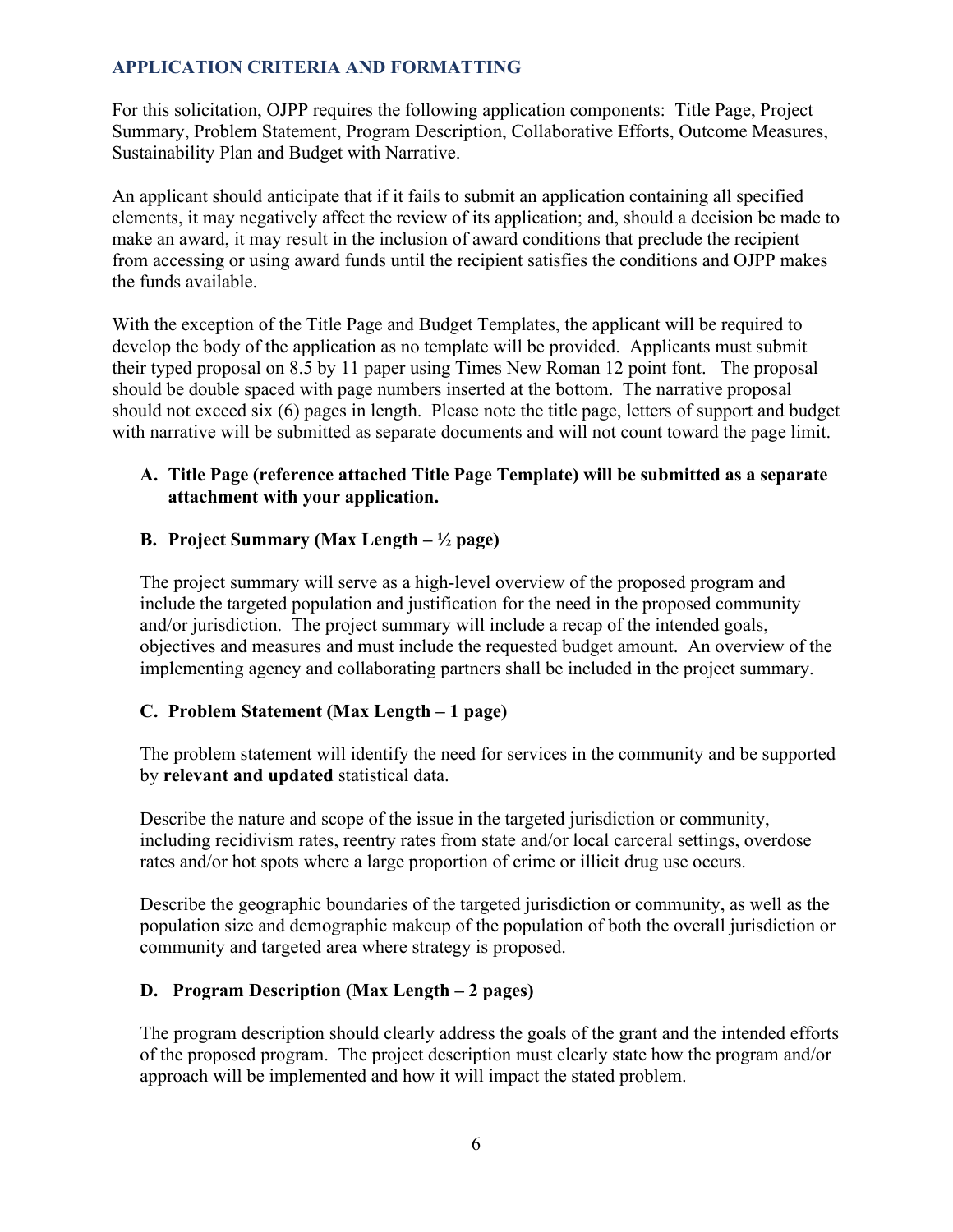Specifically, the program description should provide an in-depth explanation of program components including, but not limited, to the following, if applicable:

- Targeted population
- Referral source
- Hours and days of operation
- Location of services
- Curriculum utilized
- Evidence based model(s) and/or best practices incorporated
- Screening and assessment process
- Modality and/or type of service offered
- Fee model if fees are charged
- Documentation requirements
- Description of all participants and stakeholders involved in the program
- Staffing Model to support the program including staffing ratios
- Quality controls
- Staff Oversight

Please include a section that identifies potential obstacles and/or challenges to program implementation and how your organization plans to mitigate and/or overcome.

A section of the program description should include how your organization will ensure access to services are equitable, culturally responsive and responsive to the needs of the targeted population.

# **E. Collaborative Efforts (Max Length – ½ page)**

The project collaboration with other criminal justice agencies and community organizations is integral to a successful grant project. The project should include and integrate as many partners as appropriate. Please provide an overview of the program partners and stakeholders vested in the implementation and success of this program and its participants. **Current** letters of support from criminal justice partners, community leaders, local government partners including community corrections, law enforcement and other key partners may be attached to your application. Letters of support attached will not be counted toward the page limit.

#### **F. Outcome Measures (Max Length – 1 page)**

Goals are broad intentions that are the desired, long-term purpose of the grant project. This TCAP grant requires Applicants select one or more of the following goals:

- a) Reduce recidivism and implement effective reentry efforts through comprehensive and collaborative strategies focused on successfully reintegrating medium and high risk offenders back into the community.
- b) Reduce illicit drug use and overdose fatality rates of justice involved individuals by enhancing treatment and intervention efforts along with harm reduction education.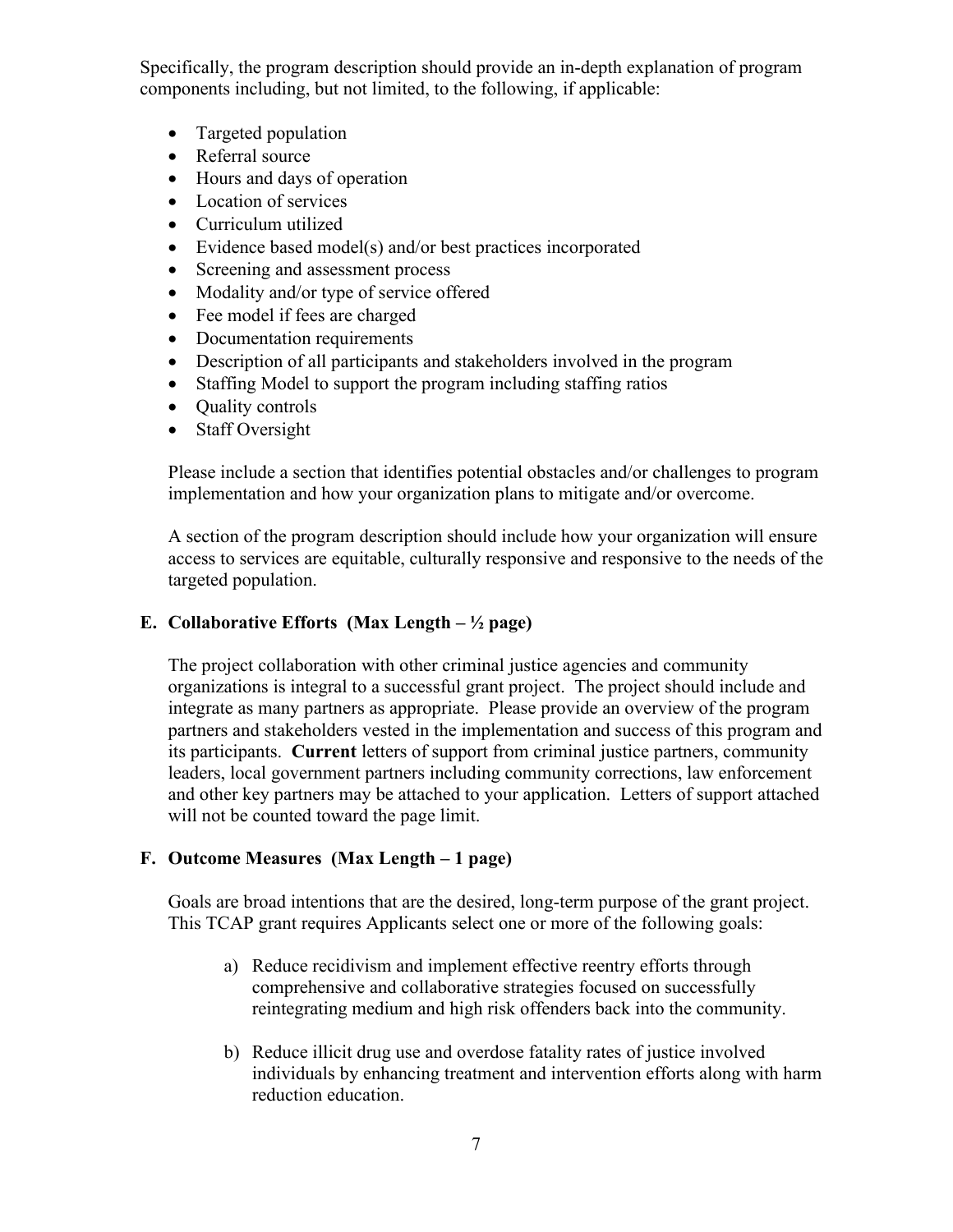c) Reduce all levels of crime by addressing the social determinants of health of justice involved individuals including housing instability, workforce development, economic stability, transportation, behavioral health and medical care.

Please identify which goal(s) aligns with your proposed program and develop objectives that are clearly defined, measurable, and attainable within the project period. The objectives proposed must be reasonable, achievable, and logically connect to the goal(s). Performance measures should include numerical descriptions of work, usually expressed in outputs and outcomes.

A minimum of three objectives with related performance measures should be included in the Outcomes Measures section.

#### **G. Sustainability Plan (Max Length – 1 page)**

Applicants must demonstrate strategic leveraging of federal, state, local and private funding sufficient to ensure sustainability. Please indicate all sources of revenue supporting your organization's efforts and more specifically, the proposed program being considered under this TCAP solicitation.

A sustainability plan acknowledges the intent to continue effective and impactful program activities beyond the TCAP grant funding. Please include an example of your organization's ability to sustain a program upon expiration of original funding support.

#### **H. Budget with Narrative (reference attached Budget with Narrative Template) will be submitted as a separate attachment with your application**

#### **APPLICATION SCORING AND REVIEW**

Applications will be reviewed, scored, and ranked from the highest to lowest point value. The following point values have been assigned to the required application components:

| <b>Title Page</b>            | 0 <sub>pts</sub> |
|------------------------------|------------------|
| Project Summary              | $10$ pts         |
| Problem Statement            | $15$ pts         |
| <b>Program Description</b>   | 30 pts           |
| <b>Collaborative Effort</b>  | $15$ pts         |
| <b>Outcome Measures</b>      | $15$ pts         |
| Sustainability Plan          | 5 pts            |
| <b>Budget with Narrative</b> | $10$ pts         |
| Total                        | $100$ pts        |

OJPP implements a competitive four-tiered application review process:

- 1. Internal compliance of financial and programmatic reporting (for continuation/existing programs only)
- 2. Peer (professionals from the field) and/or OJPP subject matter expert reviews.
- 3. Review of proposed funding plan by OJPP Director.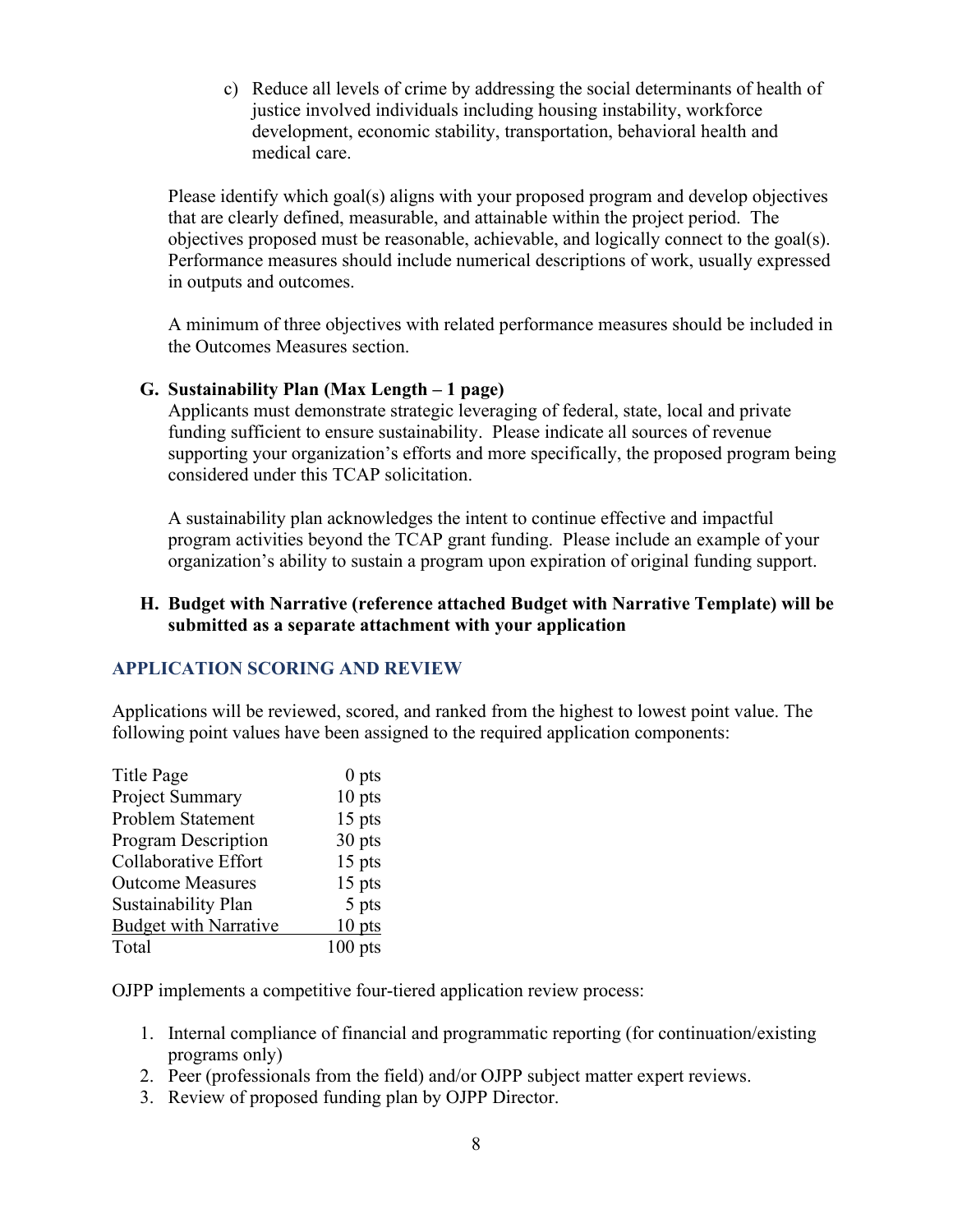4. Funding plan reviewed and approved by the Franklin County Criminal Justice Planning Board and Board of Commissioners.

Total score may not be the only factor used to determine whether a program will be funding. Community need, location, and past/present performance will also be considered during the final selection process.

### **AWARD TIMELINE**

Applications will undergo review December 15th – 21st. Applicants applying for **new** funding and/or continuation funding to support a start date of January 1, 2022 will be notified of award decisions on or around December 22nd. Applicants applying for continuation funding with a start date after January 30, 2022 will be notified of award decisions on or around January 10, 2022. Note that applicants may be required to submit additional supporting information prior to award issuance if requested by OJPP.

OJPP recognizes the timeline restrictions imposed by the dates in the previous paragraph and will work with subrecipients to build in flexibility where necessary.

# **POST AWARD CONDITIONS**

Applications should acknowledge the following post award considerations and grant requirements:

- 1. Virtual and On-Site Monitoring: OJPP Grants Specialist, Fiscal Administrator, and other grants personnel will conduct one or more virtual or onsite visits per year.
- 2. Quarterly Performance Reporting: Data collection and reporting is required. Data must be reported to OJPP each quarter.
- 3. Quarterly Financial Reporting: Financial reports must be submitted to OJPP on a quarterly basis.
- 4. Audit: OJPP is required to ensure that all recipients of federal funding adhere to OMB Circular A-133 and the OJP Financial Guide audit requirements. Agencies that expend \$750,000 or more annually in federal funds must have an audit.

More details pertaining to post award conditions and reporting requirements will be provided to organizations following final program selection.

# THIS SECTION IS INTENTIONALLY LEFT BLANK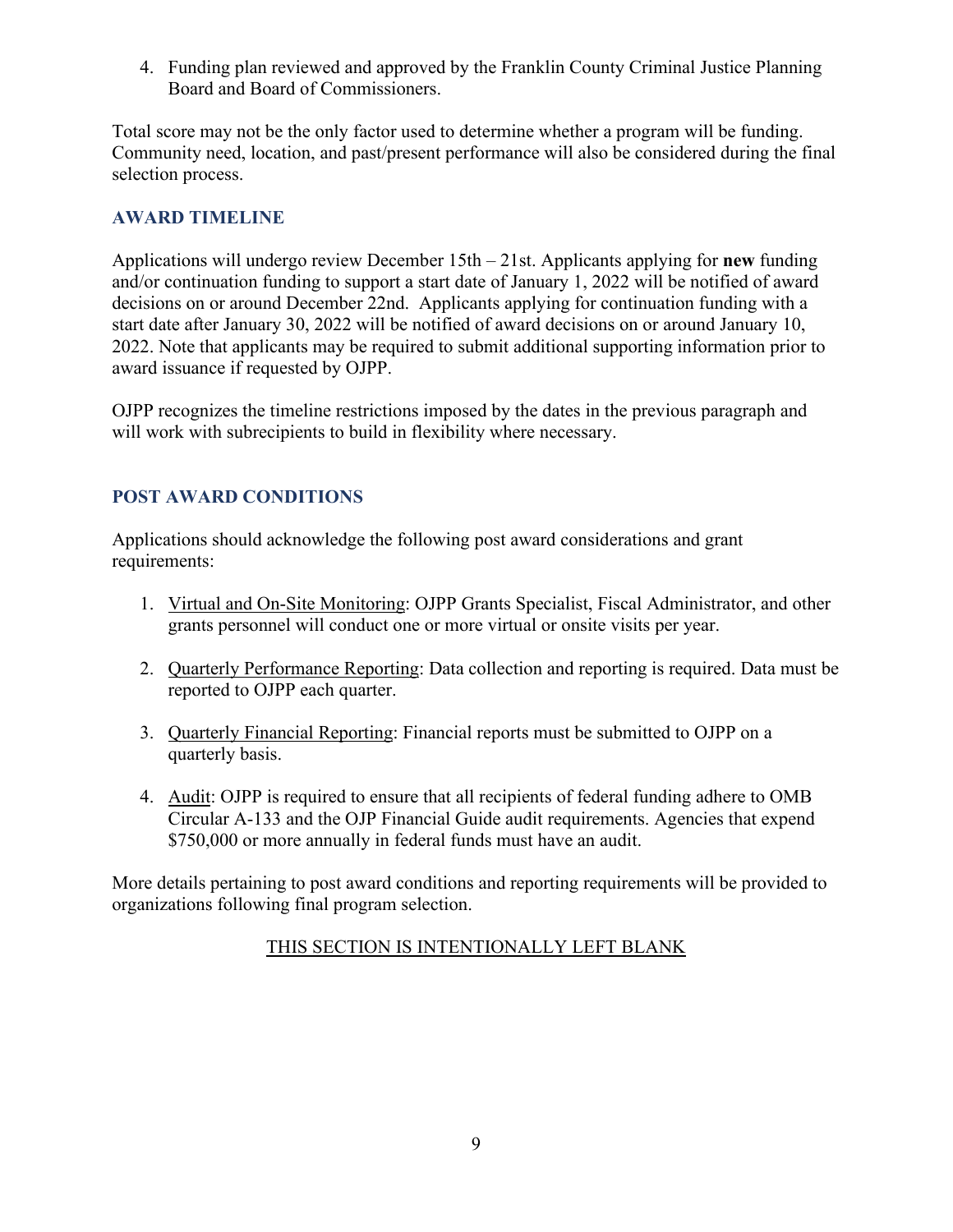| A. Title of Project                                                    |         |                   |  |                         |           |     |        |
|------------------------------------------------------------------------|---------|-------------------|--|-------------------------|-----------|-----|--------|
| <b>B. Project Period</b>                                               |         |                   |  |                         |           |     |        |
| C. Type of Application                                                 |         | New Project       |  | <b>Existing Project</b> |           |     |        |
| <b>D. Funding Amount Requested</b>                                     | \$      |                   |  |                         |           |     |        |
| <b>E. Project Director</b>                                             | Prefix  | <b>First Name</b> |  | MI                      | Last Name |     | Suffix |
| The project director listed must be                                    |         |                   |  |                         |           |     |        |
| the main contact for this project and<br>the person with whom OJPP can | Title   |                   |  | Agency                  |           |     |        |
| regularly communicate.                                                 | Address |                   |  | City                    |           | Zip |        |
|                                                                        | Phone   |                   |  | Fax                     |           |     |        |
|                                                                        | Email   |                   |  | County                  |           |     |        |
| <b>F. Implementing Agency</b>                                          | Prefix  | First Name        |  | MI                      | Last Name |     | Suffix |
| Please list the agency that will<br>implement the project.             | Title   |                   |  | Agency                  |           |     |        |
|                                                                        | Address |                   |  | City                    |           | Zip |        |
|                                                                        | Phone   |                   |  | Fax                     |           |     |        |
|                                                                        | Email   |                   |  | County                  |           |     |        |
| G. Application Prepared by: Name:                                      |         |                   |  |                         |           |     |        |
| H. Budget Pages Prepared by: Name:                                     |         |                   |  |                         |           |     |        |
| I. Financial Reports will be Prepared by: Name:                        |         |                   |  |                         |           |     |        |
| J. Performance Reports will be Prepared by: Name:                      |         |                   |  |                         |           |     |        |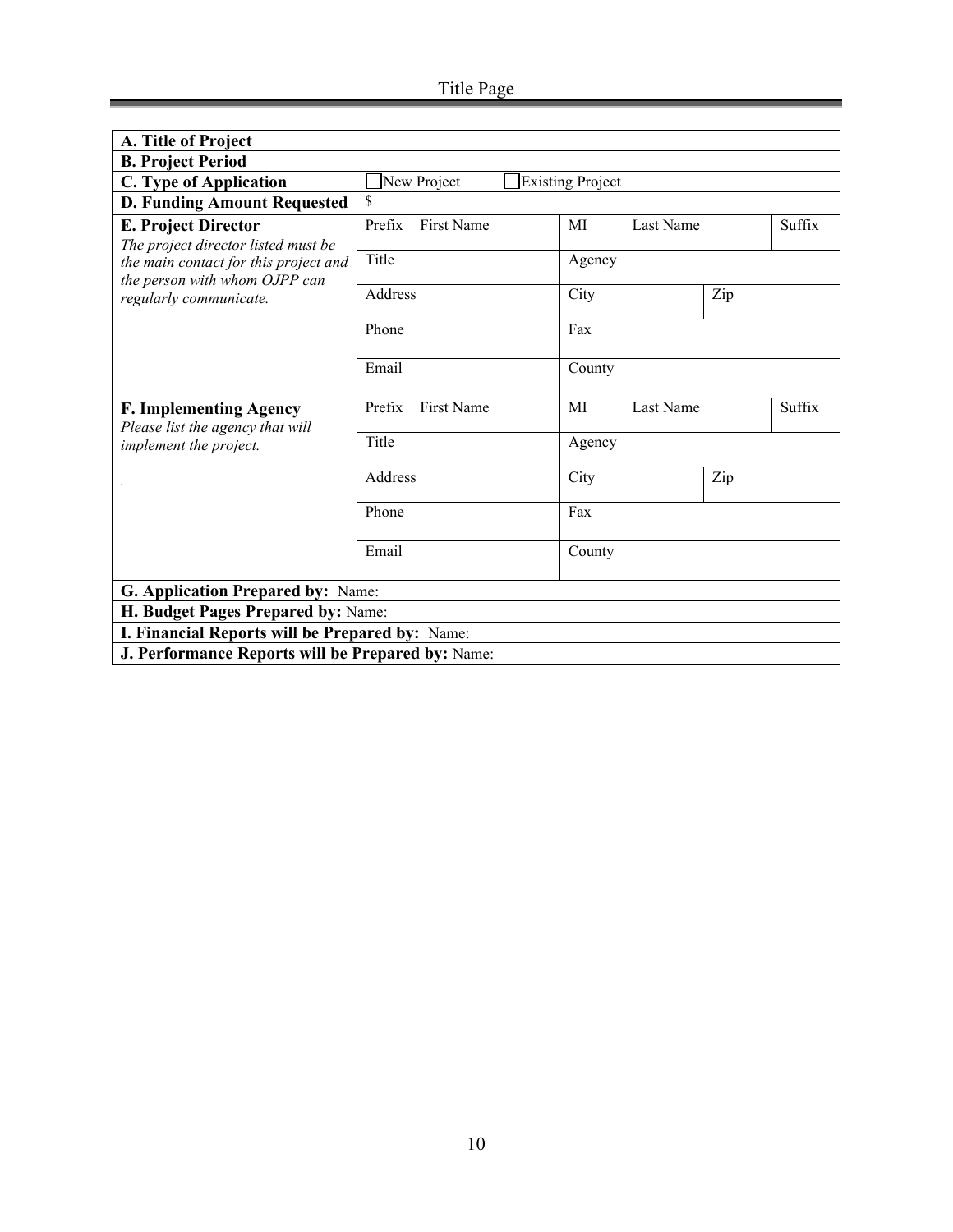Please complete the budget and budget narrative for funds requested.

#### **PART A - BUDGET REQUEST BY COST CATEGORY**

#### **Section 1 - Personnel Costs**

#### *Salaries and Personnel*

| Name | <b>Title</b> | No. Hrs. | Rate per Hr.            | <b>Total</b> |
|------|--------------|----------|-------------------------|--------------|
|      |              |          |                         |              |
|      |              |          |                         |              |
|      |              |          |                         |              |
|      |              |          |                         |              |
|      |              |          |                         |              |
|      |              |          | <b>Salary Subtotal:</b> |              |

#### *Employer's Share of Fringe Benefits*

| <b>Fringe Benefits</b>                                                     | Rate $(\% )$    | <b>Annual Wages</b>     | <b>Total Cost</b> |
|----------------------------------------------------------------------------|-----------------|-------------------------|-------------------|
| PERS (government agencies)                                                 |                 |                         |                   |
| FICA (private agencies)                                                    |                 |                         |                   |
| Retirement (private agencies)                                              |                 |                         |                   |
| Worker's Compensation (actual rate)                                        |                 |                         |                   |
| Unemployment Compensation (rate applies<br>only to first \$9,000/employee) |                 |                         |                   |
| Medicare                                                                   |                 |                         |                   |
| <b>Health Insurance</b>                                                    |                 |                         |                   |
| Fill in the formula: \$<br>(Monthly Rate) $x$                              | $(\# Months)$ x | (FTE)                   |                   |
|                                                                            |                 | <b>Fringe Subtotal:</b> |                   |

*Personnel Total*

Narrative Required: Provide justification for each position; list job duties.

|  |  | <b>Section 2 – Consultants/Contacts</b> |
|--|--|-----------------------------------------|
|--|--|-----------------------------------------|

| <b>Name</b> | <b>Hourly Fee</b>   Hours |                          | <b>Total</b> |
|-------------|---------------------------|--------------------------|--------------|
|             |                           |                          |              |
|             |                           |                          |              |
|             |                           |                          |              |
|             |                           |                          |              |
|             |                           | <b>Consultants Total</b> |              |

Narrative Required: Provide justification, method of procurement and basis of selection.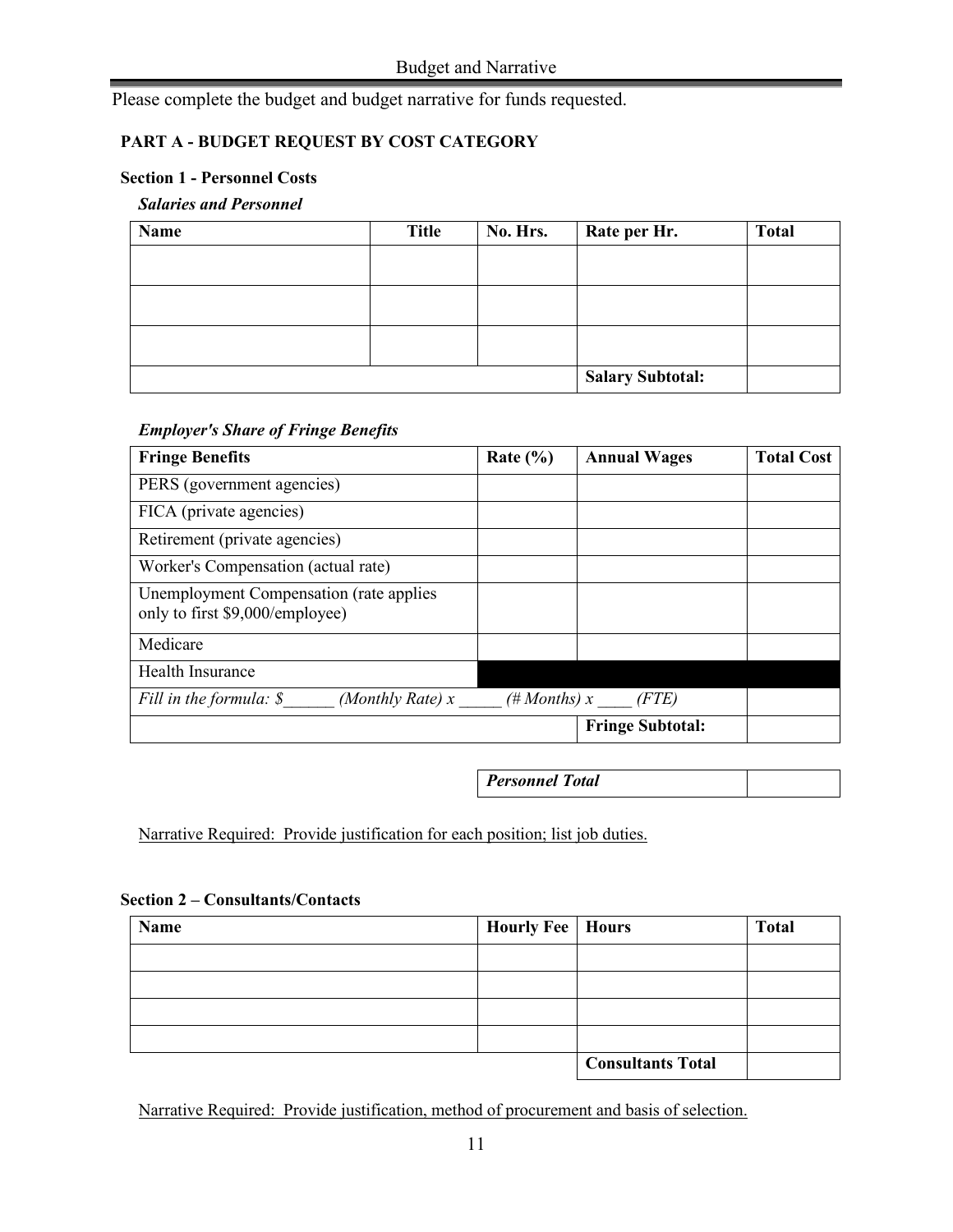#### **Section 3 - Travel**

| A. Auto                                       | <b>No. Miles</b>    | Mileage Rate (\$.56) | <b>Total</b> |
|-----------------------------------------------|---------------------|----------------------|--------------|
|                                               |                     |                      |              |
| <b>B. Per Diem: (Meal &amp; Lodging Only)</b> | No. of days         | Rate                 | <b>Total</b> |
|                                               |                     |                      |              |
| C. Other (Specify):                           | <b>No. Items</b>    | Rate                 | <b>Total</b> |
|                                               |                     |                      |              |
|                                               | <b>Travel Total</b> |                      |              |

Narrative Required: Provide justification for travel. Costs must relate to the program staff & objectives.

#### **Section 4- Equipment**

| <b>Item(s) Being Purchased</b> | Quantity               | <b>Unit Price</b> | <b>Total</b> |
|--------------------------------|------------------------|-------------------|--------------|
|                                |                        |                   |              |
|                                |                        |                   |              |
|                                |                        |                   |              |
|                                |                        |                   |              |
|                                | <b>Equipment Total</b> |                   |              |

Narrative Required: Provide justification for the Equipment requested.

#### **Section 5 -General Operating Expenses**

| <b>Other Charges</b>           | Quantity | <b>Unit Price</b> | <b>Total</b> |
|--------------------------------|----------|-------------------|--------------|
| Office Supplies                |          |                   |              |
| Communication                  |          |                   |              |
| Advertising                    |          |                   |              |
| Printing                       |          |                   |              |
| Insurance                      |          |                   |              |
| Rentals                        |          |                   |              |
| Utilities                      |          |                   |              |
| Maintenance & Repairs          |          |                   |              |
| Staff Training and Development |          |                   |              |
| Program Evaluation             |          |                   |              |
| Other (Specify)                |          |                   |              |